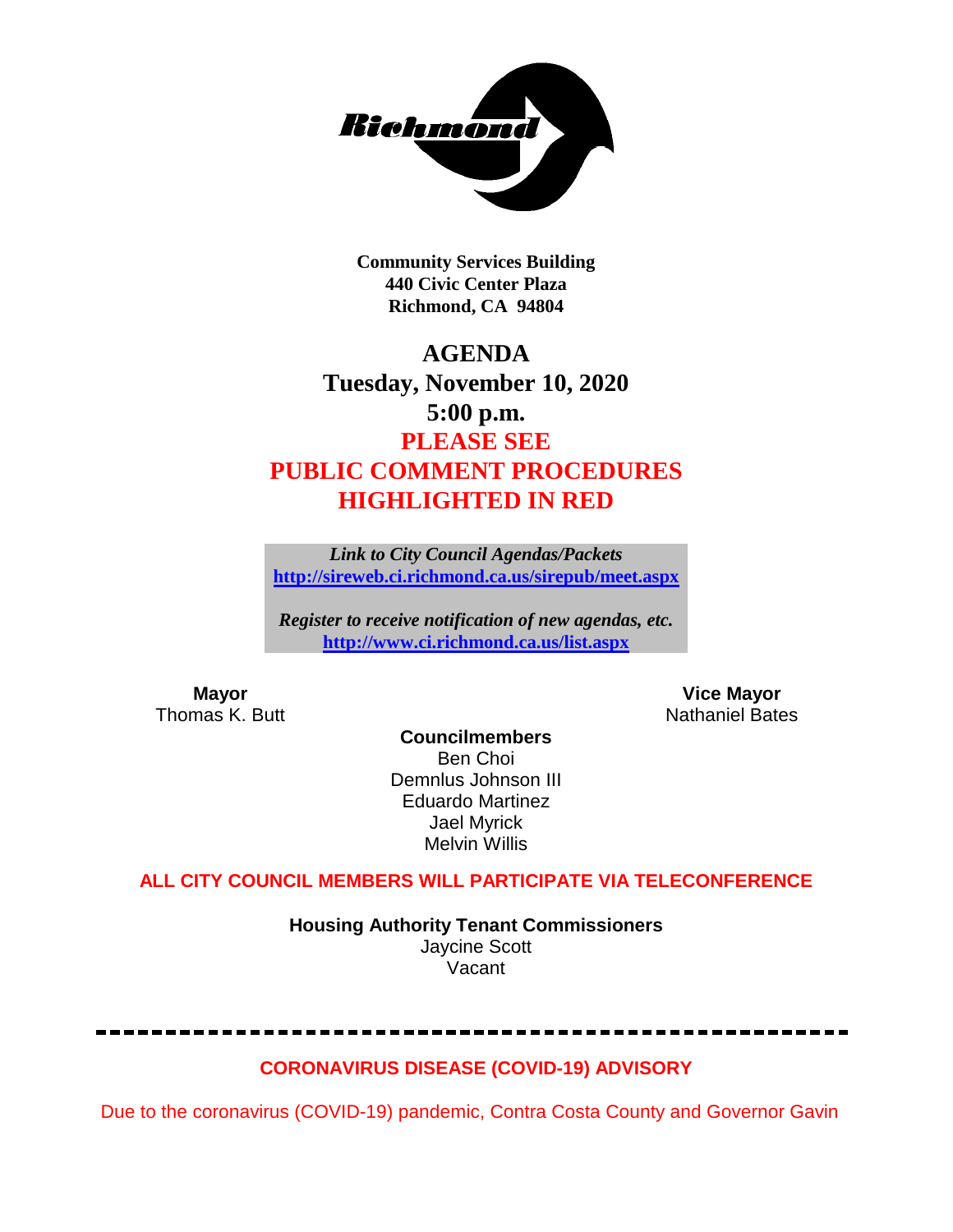Newsom have issued multiple orders requiring sheltering in place, social distancing, and reduction of person-to-person contact. Accordingly, Governor Gavin Newsom has issued executive orders that allow cities to hold public meetings via teleconferencing. Both **<https://www.coronavirus.cchealth.org/>** and

**<http://www.ci.richmond.ca.us/3914/Richmond-Coronavirus-Info>** provide updated coronavirus information.

DUE TO THE SHELTER IN PLACE ORDERS, attendance at the City of Richmond City Council meeting will be limited to Council members, essential City of Richmond staff, and members of the news media. Public comment will be confined to items appearing on the agenda and will be limited to the methods provided below. Consistent with Executive Order N-29-20, this meeting will utilize teleconferencing only. The following provides information on how the public can participate in this meeting.

### **How to watch the meeting from home:**

- 1. KCRT Comcast Channel 28 or AT&T Uverse Channel 99
- 2. Livestream online at<http://www.ci.richmond.ca.us/3178/KCRT-Live>

### **Public comment may be submitted by mail, email and/or Zoom video conference in the manner that follows; provided that no member of the public may submit more than one verbal comment per agenda item.**

- **1.** Via mail received by 1:00 p.m. the day of the meeting, sent to 450 Civic Center Plaza, 3rd Floor, Office of the Clerk, Richmond, CA 94804.
- **2.** Via email to [cityclerkdept@ci.richmond.ca.us](mailto:cityclerkdept@ci.richmond.ca.us) by 1:00 p.m. the day of the meeting.

Emails *MUST* contain in the subject line 1) public comments – Open Session prior to Closed Session; 2) public comments – Open Forum; or 3) public comments agenda item #\_\_ [include the agenda item number]. All such email will be posted on-line and emailed to the City Council before the meeting is called to order. The Clerk will prepare summaries of all such email and the summaries will be read into the record. **No individual email will be read into the record, only the summaries**. Due to the high volume of emails received, emails that do not contain the correct identifying information in the subject line may be overlooked and may not become part of the record. **Email received after 1:00 p.m. will not be summarized nor read into the record. Email received after 1:00 p.m. will, however, be posted on-line following the meeting as part of the supplemental materials attached to the meeting minutes.**

**3.** Via Zoom by video conference or by phone using the following link/call-in numbers – for Open Session and City Council:

**Please click the link below to join the webinar: [https://zoom.us/j/99312205643?pwd=MDdqNnRmS2k4ZkRTOWhlUldQOUF1Z](https://zoom.us/j/99312205643?pwd=MDdqNnRmS2k4ZkRTOWhlUldQOUF1Zz09) [z09](https://zoom.us/j/99312205643?pwd=MDdqNnRmS2k4ZkRTOWhlUldQOUF1Zz09) Passcode: ccmeeting**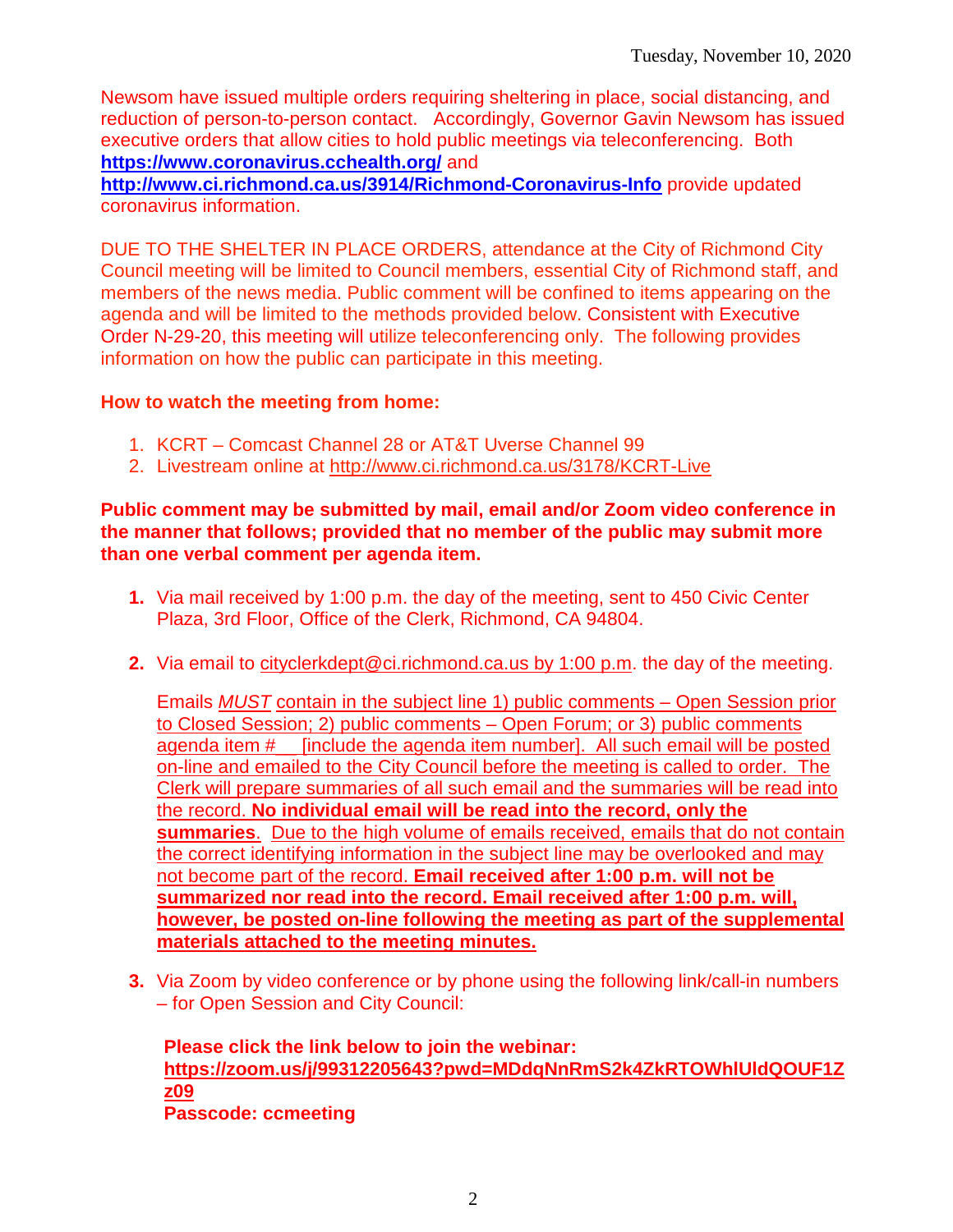**Or iPhone one-tap:**

**US: +16699006833,,99312205643# or +13462487799,,99312205643# Or Telephone:**

**Dial (for higher quality, dial a number based on your current location): US: +1 669 900 6833 or +1 346 248 7799 or +1 253 215 8782 or +1 312 626 6799 or +1 929 205 6099 or +1 301 715 8592 Webinar ID: 993 1220 5643**

International numbers available:<https://zoom.us/u/aehrwCgISx>

a. To comment by video conference, click on the Participants button at the bottom of your screen and select the "**Raise Your Hand**" button to request to speak when Public Comment is being asked for. Speakers will be called upon in the order they select the "Raise Your Hand" feature. When called upon, you will be unmuted. After the allotted time, you will then be re-muted. \*\*

b. To comment by phone, you will be prompted to "Raise Your Hand" by pressing "**\*9**" to request to speak when Public Comment is asked for. When called upon, you will be unmuted. After the allotted time, you will then be re-muted. Instructions of how to raise your hand by phone are available at: [https://support.zoom.us/hc/en-us/articles/201362663 -Joining-a-meeting-by](https://support.zoom.us/hc/en-us/articles/201362663)[phone.](https://support.zoom.us/hc/en-us/articles/201362663) \*\*

\*\*The clerk will announce the item number and ask individuals who would like to address the Council to raise their hand. After the clerk reads the item into the record, the request to speak period on the item will be closed.

### *The City cannot guarantee that its network and/or the site will be uninterrupted. To ensure that the City Council receives your comments, you are strongly encouraged to submit your comments in writing in advance of the meeting.*

### **Record of public comments:**

Public comments will be considered a public record, put into the official meeting record. Public comments will be available after the meeting as supplemental materials and will be posted as an attachment to the meeting minutes when the minutes are posted: [http://www.ci.richmond.ca.us/Archive.aspx?AMID=31.](http://www.ci.richmond.ca.us/Archive.aspx?AMID=31)

### **Procedures for Removing Consent Calendar Items from the Consent Calendar**

Councilmembers and members of the public who wish to remove an item from the consent calendar must comply with the following procedures in order to remove an item from the consent calendar:

1. Telephone or email a City staff member who has knowledge of the subject matter by 2:00 p.m. on the day of meeting. Any staff member shown as an author of the agenda report for the particular item has knowledge of the subject matter and may be called.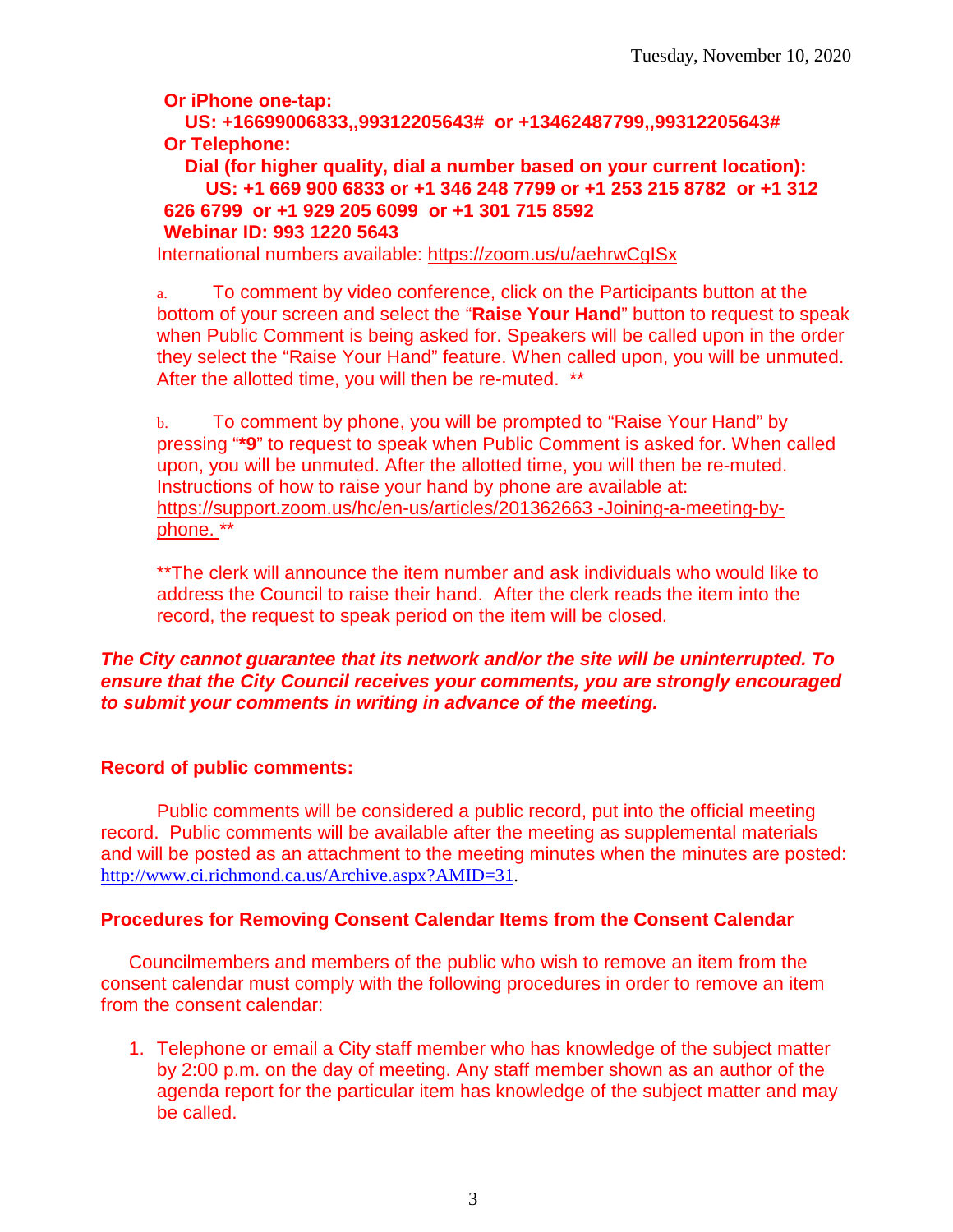2. Inform the City Clerk's Office by email at [cityclerkdept@ci.richmond.ca.us](mailto:cityclerkdept@ci.richmond.ca.us) or by phone at 510-620-6513, ext. 9, by 3:00 p.m. that they discussed the matter with staff with knowledge of the subject matter and that such Councilmember or member of the public, nonetheless, desires the item to be removed from the consent calendar for discussion.

Staff will be informed by the City Clerk's Office as soon as reasonably practicable after notice of the request to remove the item from the consent calendar. Staff may attend the meeting remotely.

### **Accessibility for Individuals with Disabilities**

Upon request, the City will provide for written agenda materials in appropriate alternative formats, or disability-related modification or accommodation, including auxiliary aids or services and sign language interpreters, to enable individuals with disabilities to participate in and provide comments at/related to public meetings. Please submit a request, including your name, phone number and/or email address, and a description of the modification, accommodation, auxiliary aid, service or alternative format requested at least two days before the meeting. Requests should be emailed to [cityclerkdept@ci.richmond.ca.us](mailto:cityclerkdept@ci.richmond.ca.us) or submitted by phone at 510-620-6513, ext. 9, or 510-620-6509. Requests made by mail to City Clerk's Office, City Council meeting, 450 Civic Center Plaza, Richmond, CA 94804 must be received at least two days before the meeting. Requests will be granted whenever possible and resolved in favor of accessibility.

#### **Effect of Advisory on In-person public participation**

During the pendency of the Executive Order N-29-20, the language in this Advisory portion of the agenda supersedes any language below in the meeting procedures contemplating inperson public comment.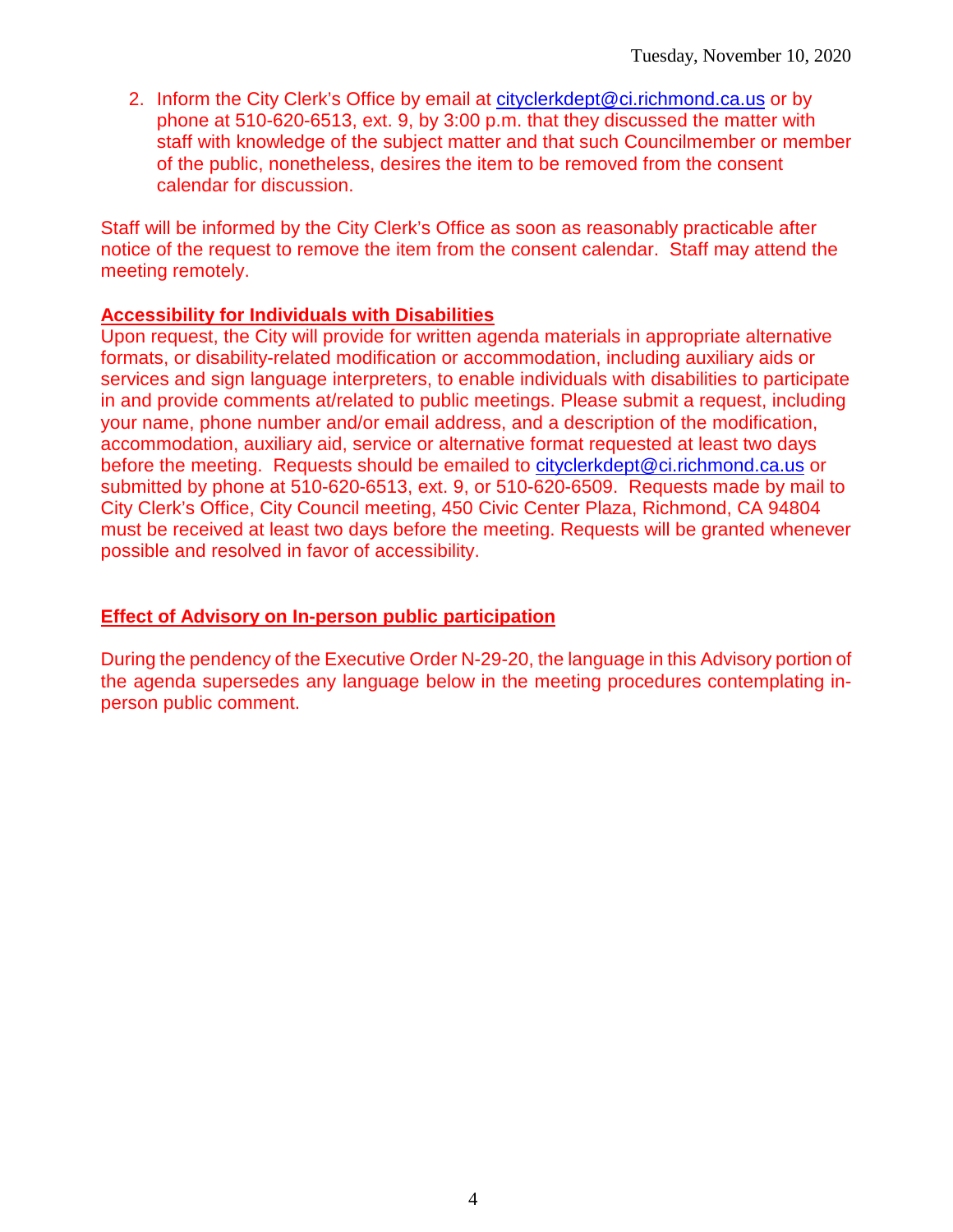# **MEETING PROCEDURES**

The City of Richmond encourages community participation at its City Council meetings and has established procedures that are intended to accommodate public input in a timely and time-sensitive way. As a courtesy to all members of the public who wish to participate in City Council meetings, please observe the following procedures:

**PUBLIC COMMENT ON AGENDA ITEMS:** Anyone who desires to address the City Council on items appearing on the agenda must complete and file a pink speaker's card with the City Clerk **prior** to the City Council's consideration of the item. Once the City Clerk has announced the item, no person shall be permitted to speak on the item other than those persons who have submitted their names to the City Clerk. Your name will be called when the item is announced for discussion. **Each speaker will be allowed up to TWO (2) MINUTES to address the City Council on NON-PUBLIC HEARING items listed on the agenda. Speakers are allowed up to THREE (3) minutes on PUBLIC HEARING items.**

**CONSENT CALENDAR:** Consent Calendar items are considered routine and will be enacted, approved or adopted by one motion unless a request for removal for discussion or explanation is received from the audience or the City Council. A member of the audience requesting to remove an item from the consent calendar that is sponsored by City staff must first complete a speaker's card and discuss the item with a City staff person who has knowledge of the subject material **prior** to filing the card with the City Clerk and **prior** to the City Council's consideration of Agenda Review. Councilmembers who request to remove an item from the consent calendar must do so during Agenda Review. An item removed from the Consent Calendar may be placed anywhere on the agenda following the City Council's agenda review.

**CONDUCT AT MEETINGS:** Richmond City Council meetings are limited public forums during which the City strives to provide an open, safe atmosphere and promote robust public debate. Members of the public, however, must comply with state law, as well as the City's laws and procedures and may not actually disrupt the orderly conduct of these meetings. The public, for example, may not shout or use amplifying devices, must submit comment cards and speak during their allotted time, may not create a physical disturbance, may not speak on matters unrelated to issues within the jurisdiction of the City Council or the agenda item at hand, and may not cause immediate threats to public safety.

**CITY HARASSMENT POLICY:** The City invites public comment and critique about its operations, including comment about the performance of its public officials and employees, at the public meetings of the City Council and boards and commissions. However, discriminatory or harassing comments about or in the presence of City employees, even comments by third parties, may create a hostile work environment, if severe or pervasive. The City prohibits harassment against an applicant, employee, or contractor on the basis of race, religious creed, color, national origin, ancestry, physical disability, medical condition, mental disability, marital status, sex (including pregnancy, childbirth, and related medical conditions), sexual orientation, gender identity, age or veteran status, or any other characteristic protected by federal, state or local law. In order to acknowledge the public's right to comment on City operations at public meetings, which could include comments that violate the City's harassment policy if such comments do not cause an actual disruption under the Council Rules and Procedures, while taking reasonable steps to protect City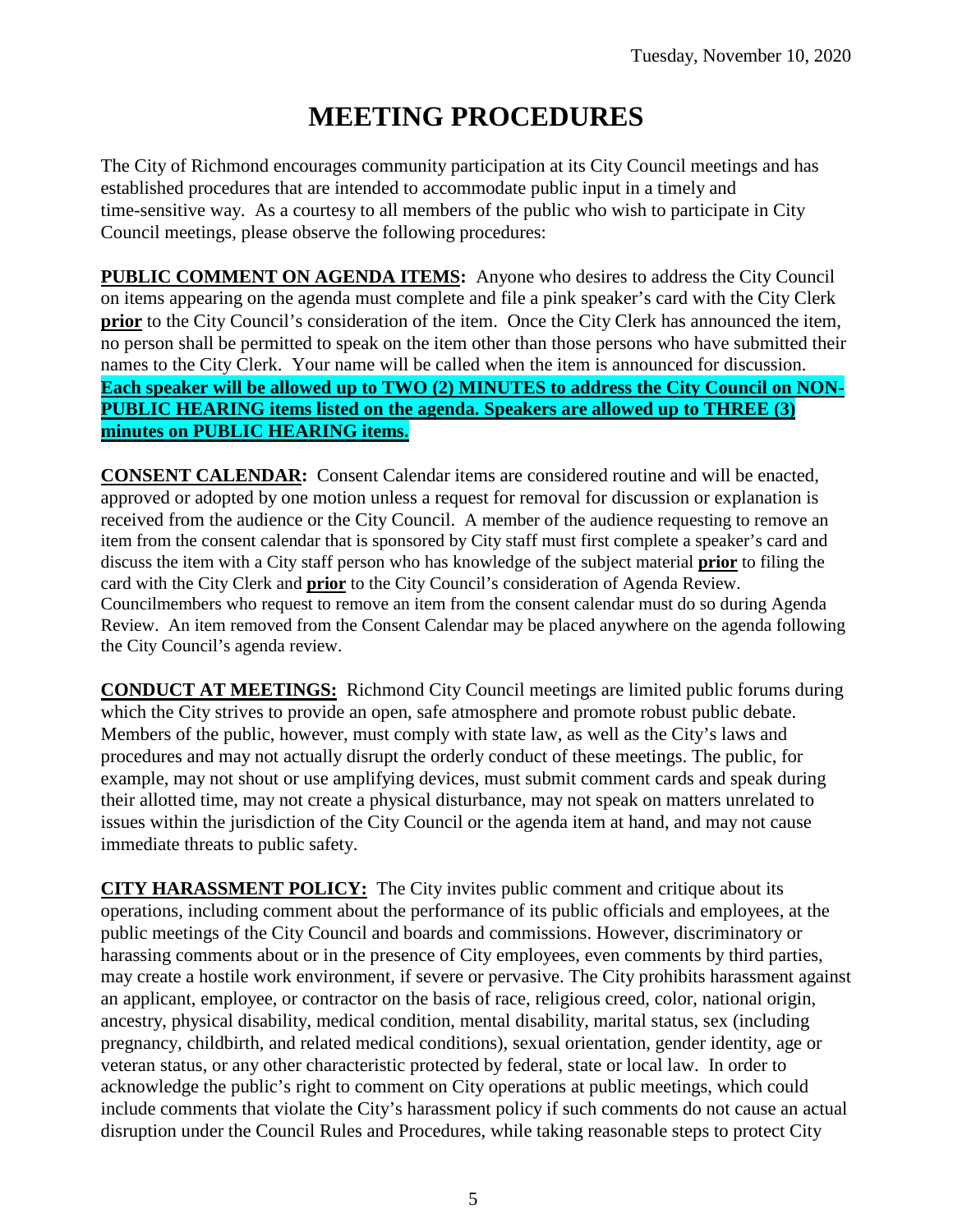employees from discrimination and harassment, City Boards and Commissions shall adhere to the following procedures. If any person makes a harassing remark at a public meeting that violates the above City policy prohibiting harassment, the presiding officer of the meeting may, at the conclusion of the speaker's remarks and allotted time: (a) remind the public that the City's Policy Regarding Harassment of its Employees is contained in the written posted agenda; and (b) state that comments in violation of City policy are not condoned by the City and will play no role in City decisions. If any person makes a harassing remark at a public meeting that violates the above City policy, any City employee in the room who is offended by remarks violating the City's policy is excused from attendance at the meeting. No City employee is compelled to remain in attendance where it appears likely that speakers will make further harassing comments. If an employee leaves a City meeting for this reason, the presiding officer may send a designee to notify any offended employee who has left the meeting when those comments are likely concluded so that the employee may return to the meeting. The presiding officer may remind an employee or any council or board or commission member that he or she may leave the meeting if a remark violating the City's harassment policy is made. These procedures supplement the Council Rules and Procedures relating to disruption of orderly conduct at Council meetings.

Any law enforcement officer on duty or whose service is commanded by the presiding officer shall be Sergeant-at-Arms of the Council meetings. He/she, or they, shall carry out all orders and instructions given by the presiding officer for the purpose of maintaining order and decorum at the Council meetings (City Council Rules of Procedure and Order Section III F, RMC Section 2.12.030).

**\*\*\*\*\*\*\*\*\*\*\*\*\*\*\*\*\*\*\*\*\*\*\*\*\*\*\*\*\*\*\*\*\*\*\*\*\*\*\*\*\*\*\*\*\*\*\*\*\*\*\*\*\*\*\*\*\*\***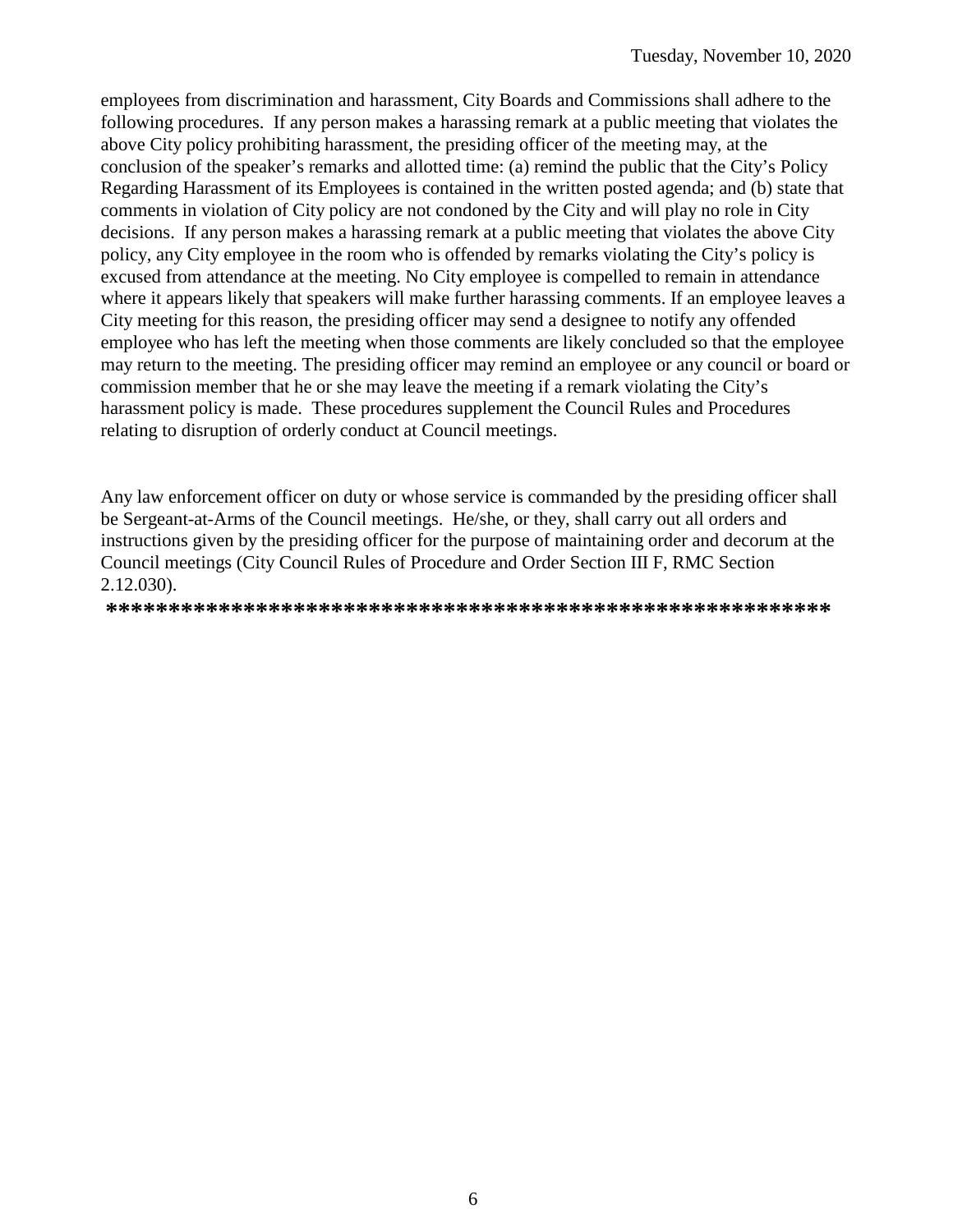### **OPEN SESSION TO HEAR PUBLIC COMMENT BEFORE CLOSED SESSION**

5:00 p.m.

### **A. ROLL CALL**

### **B. PUBLIC COMMENT BEFORE CLOSED SESSION**

#### **C. ADJOURN TO CLOSED SESSION**

### **CLOSED SESSION**

Shimada Room of the Community Services Building

#### **CITY COUNCIL**

LIABILITY CLAIMS -(Government Code Section 54956.9):

Roel Lopez , Randell Slightam, and Rebecca Slightam v. City Richmond

CONFERENCE WITH LEGAL COUNSEL - EXISTING LITIGATION (paragraph (1) of Subdivision [d] of Government Code Section 54956.9):

San Francisco Baykeeper and West County Toxics Coalition v. City of Richmond

CONFERENCE WITH LEGAL COUNSEL - ANTICIPATED LITIGATION (initiation of litigation pursuant to paragraph (4) of Subdivision (d) of Government Code Section 54956.9):

One case

CONFERENCE WITH LABOR NEGOTIATORS (Government Code Section 54957.6):

Agency Representatives: Jack Hughes Employee organizations:

- 1. SEIU Local 1021 Full Time Unit
- 2. SEIU Local 1021 Part Time Unit
- 3. IFPTE Local 21 Mid-Level Management Unit
- 4. IFPTE Local 21 Executive Management Unit
- 5. Richmond Police Officers Association RPOA
- 6. Richmond Police Management Association RPMA
- 7. IAFF Local 188
- 8. Richmond Fire Management Association RFMA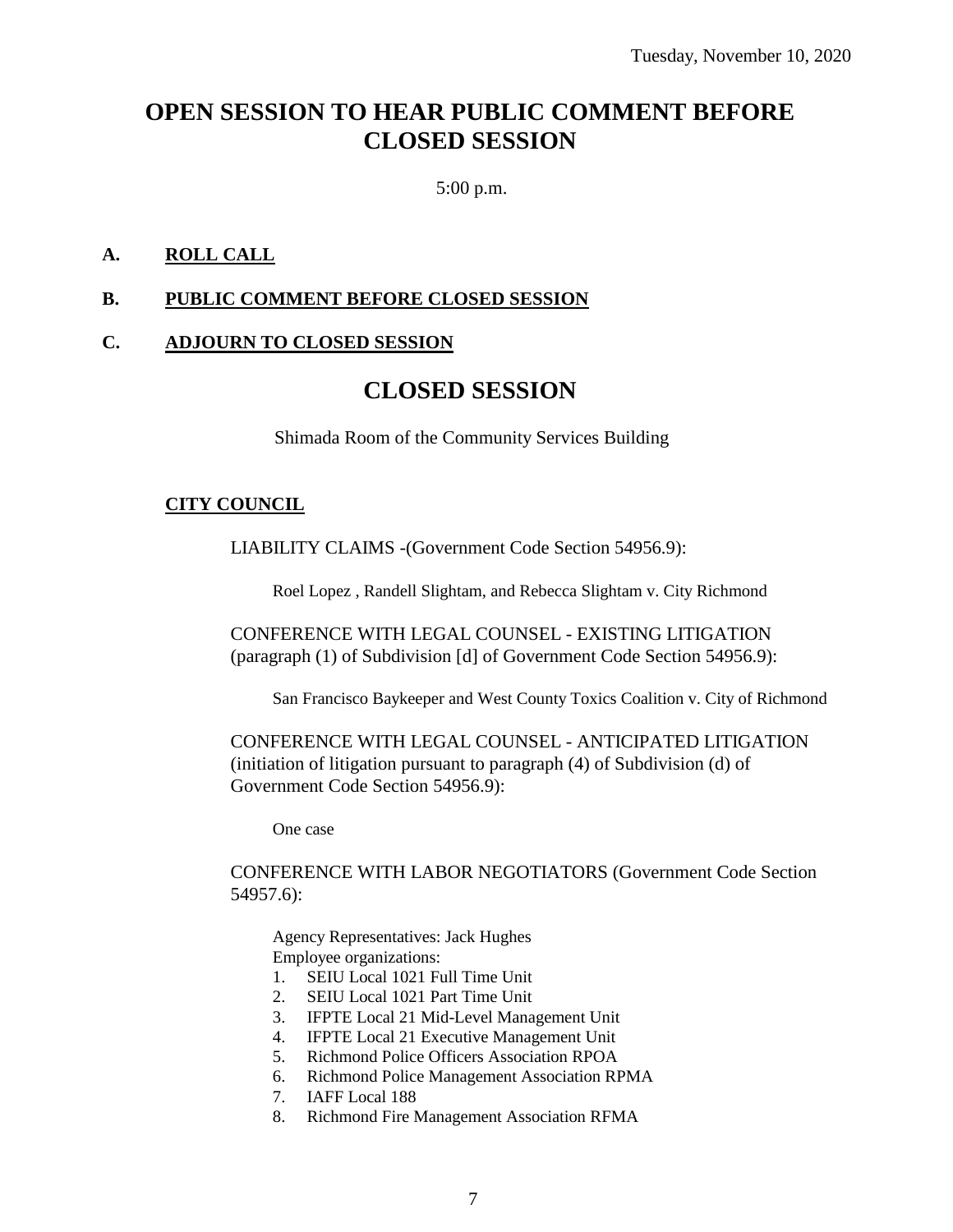### **REGULAR MEETING OF THE RICHMOND HOUSING AUTHORITY**

### 6:25 p.m.

### **A. ROLL CALL**

- **B. STATEMENT OF CONFLICT OF INTEREST**
- **C. REPORT FROM THE EXECUTIVE DIRECTOR**
- **D. OPEN FORUM FOR PUBLIC COMMENT**

### **E. AGENDA REVIEW**

### **F. HOUSING AUTHORITY CONSENT CALENDAR**

- **F-1.** ADOPT a resolution authorizing the Executive Director to apply, accept and if awarded appropriate the U.S. Department of Housing and Urban Development (HUD) Emergency Safety and Security Grants for Nevin Plaza and Nystrom Village and execute all related documents to implement the grant - Richmond Housing Authority (Nannette Beacham 620-1300).
- **F-2.** APPROVE the minutes of the September 22 and 29, 2020, Special Richmond Housing Authority meetings - City Clerk's Office (Pamela Christian 620-6513).

### **G. ADJOURNMENT**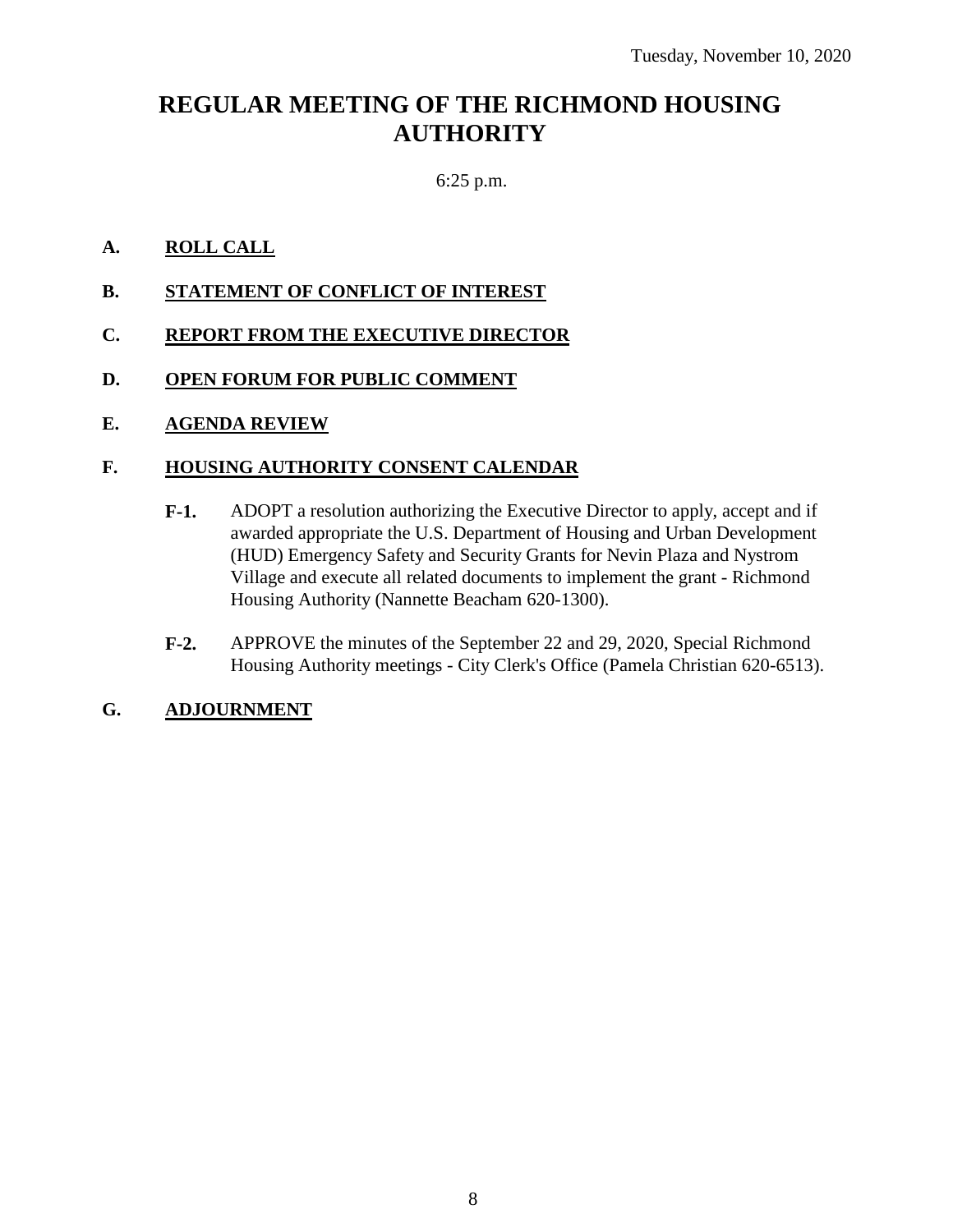### **REGULAR MEETING OF THE SUCCESSOR AGENCY TO THE RICHMOND COMMUNITY REDEVELOPMENT AGENCY AND RICHMOND CITY COUNCIL**

6:30 p.m.

### **A. ROLL CALL**

- **B. STATEMENT OF CONFLICT OF INTEREST**
- **C. AGENDA REVIEW**
- **D. REPORT FROM THE CITY ATTORNEY OF FINAL DECISIONS MADE DURING CLOSED SESSION**
- **E. REPORT FROM THE CITY MANAGER**
- **F. OPEN FORUM FOR PUBLIC COMMENT**

### **G. SUCCESSOR AGENCY TO THE RICHMOND COMMUNITY REDEVELOPMENT AGENCY CONSENT CALENDAR**

**G-1.** AUTHORIZE the Executive Director to execute a Legal Services Agreement with Goldfarb & Lipman LLP for the preparation and negotiation of an amendment to the Disposition and Development Agreement for Phase 2 of the Transit Village project - Community Development Department (Lina Velasco 620-6706).

### **H. CITY COUNCIL CONSENT CALENDAR**

- **H-1.** APPROVE a contract with Media Control Systems to replacement hardware and software for the current Tightrope system to provide a high definition automated playback and programing system in an amount not to exceed \$19,900.94 - Information Technology Department (Sue Hartman 620-6874).
- **H-2.** ADOPT a resolution authorizing the City of Richmond to accept and appropriate grant funds in the amount of \$42,696.91 from the Department of Homeland Security (DHS/FEMA) Assistance to Firefighters Grant Program – COVID-19 Supplemental (Award #EMW-2020-FG-02933) to be used for the Fire Department's response related to COVID-19 - Fire Department (Chief Adrian Sheppard 307-8041).
- **H-3.** ADOPT a resolution authorizing placement of liens and special assessments for unpaid garbage collection service fees on County property tax records – Finance Department (Belinda Brown/Antonio Banuelos 620-6741).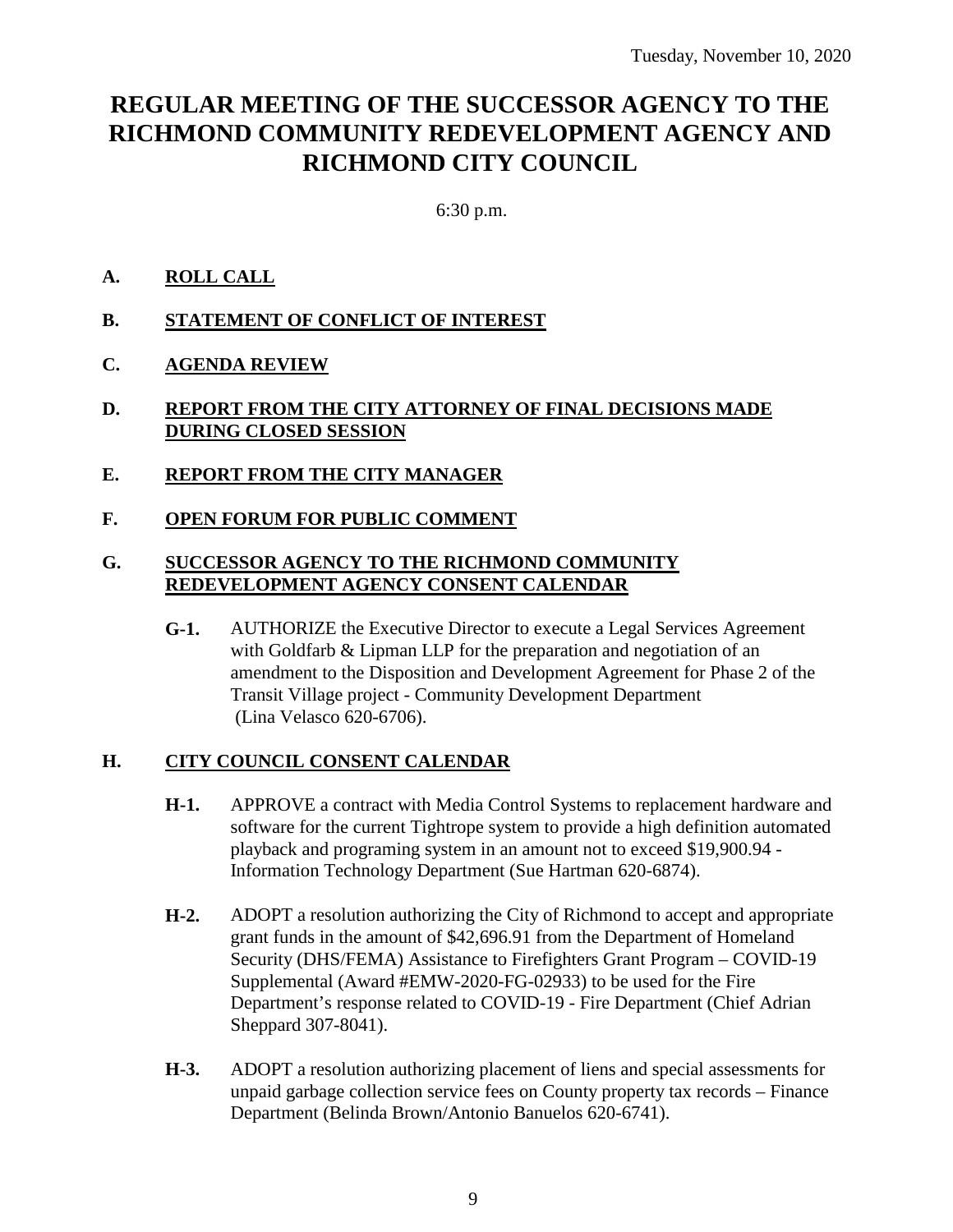- **H-4.** ADOPT a resolution approving the Fiscal Year 2020-21 Other Post-Employment Benefits (OPEB) Funding Policy - Finance Department (Belinda Brown/Delmy Cuellar 620-6790).
- **H-5.** RECEIVE a written update regarding the steps taken to ensure compliance with the Sanctuary City Contracting and Investment Policy Ordinance and request a waiver for Motorola since there are no other reasonable alternatives - Finance Department (Belinda Brown/Antonio Banuelos 620-6741/Ofelia Alvarez 620-6699).
- **H-6.** ADOPT a resolution approving the City of Richmond Investment Policy Fiscal Year 2020-21 - Finance Department (Belinda Brown/Delmy Cuellar 620-6790).
- **H-7.** RECEIVE the City's Investment and Cash Balance Report for the month of September 2020 - Finance Department (Belinda Brown/Delmy Cuellar 620-6790).
- **H-8.** REVIEW the Grant Management Policy and ADOPT a resolution approving the policy for Fiscal Year 2020-21 - Finance Department (Belinda Brown 620-6740/ Markisha Guillory 620-5434).
- **H-9.** REVIEW the Cash Reserve Policy and ADOPT a resolution approving the policy for Fiscal Year 2020-21 - Finance Department (Belinda Brown 620-6740/ Markisha Guillory 620-5434).
- **H-10.** ADOPT a resolution approving a three percent annual cost of living increase, in addition to the two percent minimum cost of living increase, for the recipients of the General Pension Fund, for a total annual cost of living increase of five percent for these recipients - Finance Department (Belinda Brown/Delmy Cuellar 620-6790).
- **H-11.** APPROVE Contract Amendment No. 6 to the contract with Van lwaarden Associates for actuarial services necessary for retiree healthcare plan, three pension funds and two Other Post-Employment Benefits (OPEB) management, increasing the contract amount by \$19,000 for a new contract total of \$212,866 - Finance Department (Belinda Brown/Delmy Cuellar 620-6790).
- **H-12.** APPROVE a contract with Willdan Financial Services to cover the costs to complete the Impact Fee and User Fee Study in the amount of \$28,180 - Finance Department (Belinda Brown/Antonio Banuelos 620-6741).
- **H-13.** ACCEPT and APPROPRIATE a \$750 grant award from the Coalition for Clean Air, to fund the annual community bike ride and prizes for the participants - Library and Community Services Department (Sal Vaca/Denée Evans 621-1718).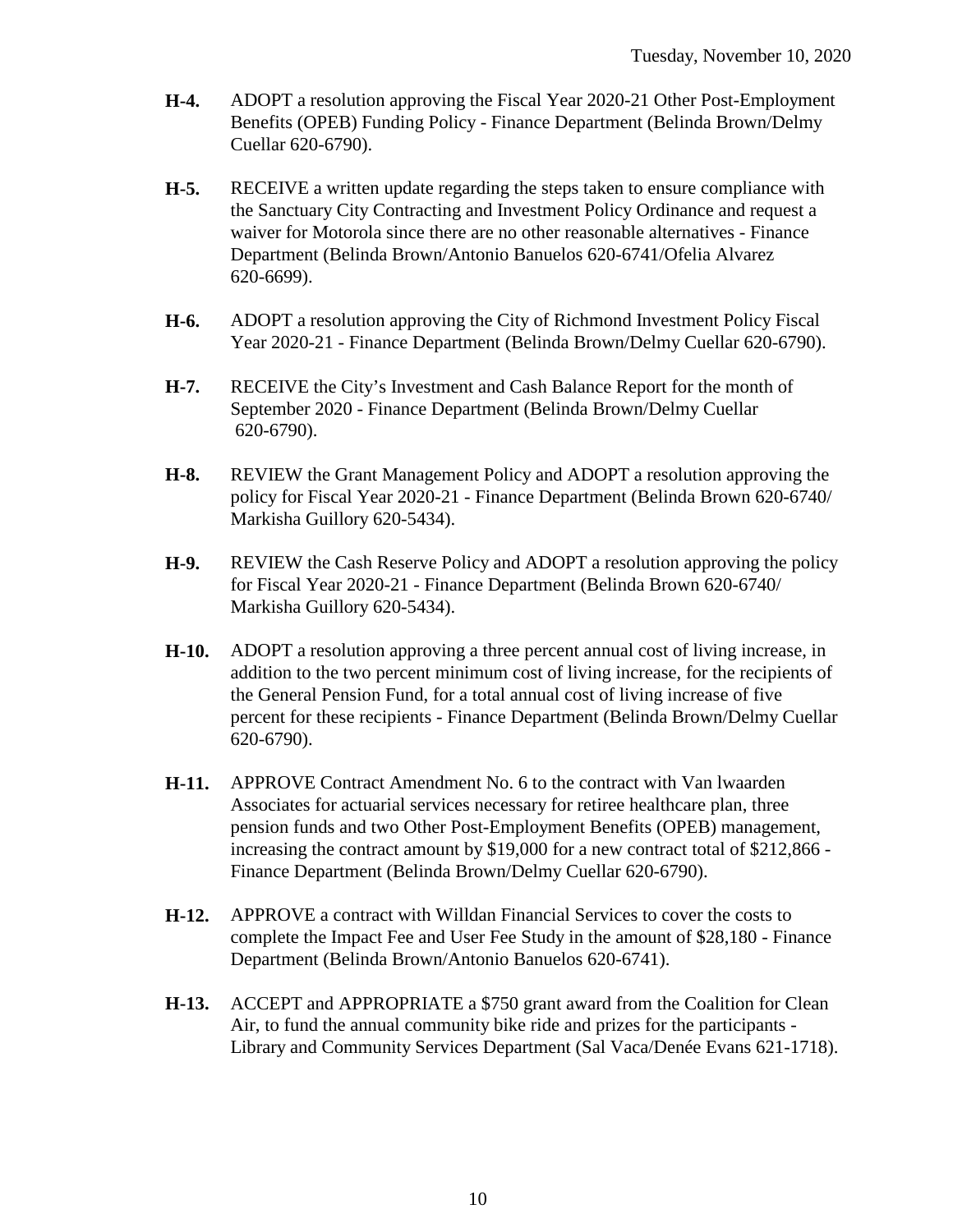- **H-14.** ACCEPT and APPROPRIATE a \$2000 grant award from Plug In America to support the expenses related to the 2020 National Drive Electric Week online event - Library and Community Services Department (Sal Vaca/Denée Evans 621-1718).
- **H-15.** APPROVE an amendment to the contract with the Oakland Private Industry Council to provide additional services as the Contracting and Vendor Pay Agent for Individual Training Accounts and On-the-Job Training activities for the Workforce Innovation and Opportunity Act (WIOA) program participants. The contract term will be extended through December 31, 2021. The contract amount will be increased by \$205,714 for a total contract amount not to exceed \$347,359 - Library and Community Services Department (Sal Vaca/Rosemary Viramontes 307-8023).
- **H-16.** APPROVE an amendment to the contract with Alliance Graphics, Inc. to provide graphic art services and promotional products for the RichmondBUILD Academy. The contract term will be through June 30, 2022. The contract amount will be increased by \$8,000 for a total contract amount not to exceed \$28,000 -Library and Community Services Department (Sal Vaca/Fred Lucero 307-8023).
- **H-17.** APPROVE the minutes of the September 29, October 6, and October 20, 2020, Regular Meetings of the City Council - City Clerk's Office (Pamela Christian 620-6513).
- **H-18.** APPROVE the grant-funded purchase of Apple brand laptop computers in the amount of \$33,703.71 from the United States Department of Justice for the Coronavirus Emergency Supplemental Funding Program Grant - Police Department (Chief Bisa French 621-1802).
- **H-19.** APPROVE a contract with Land Econ Group for professional services to develop and provide economic analyses on real property negotiations for an amount not to exceed \$50,000 over a three-year period - City Manager's Office (Shasa Curl 620-6512).
- **H-20.** APPROVE the purchase of up to eight 2021 Ford Hybrid Utility Police Interceptors with patrol specifications and up to two 2021 Ford Hybrid Utility Police Interceptors with administrative specifications from The Ford Store San Leandro in an aggregate amount not to exceed \$410,000 - Public Works Department (Yader A. Bermudez 774-6300).
- **H-21.** APPROVE the sole-source contract for repairs of a Toro mower (Serial 313000357) with Turf Star, Inc., in amount not exceed \$16,000 - Public Works Department (Yader A. Bermudez 774-6300)
- **H-22.** APPROVE Contract Amendment No. 4 with Lehr/Pursuit North for police vehicle outfitting increasing the payment limit by \$115,000 to a total of \$969,000 - Public Works Department (Yader A. Bermudez 774-6300).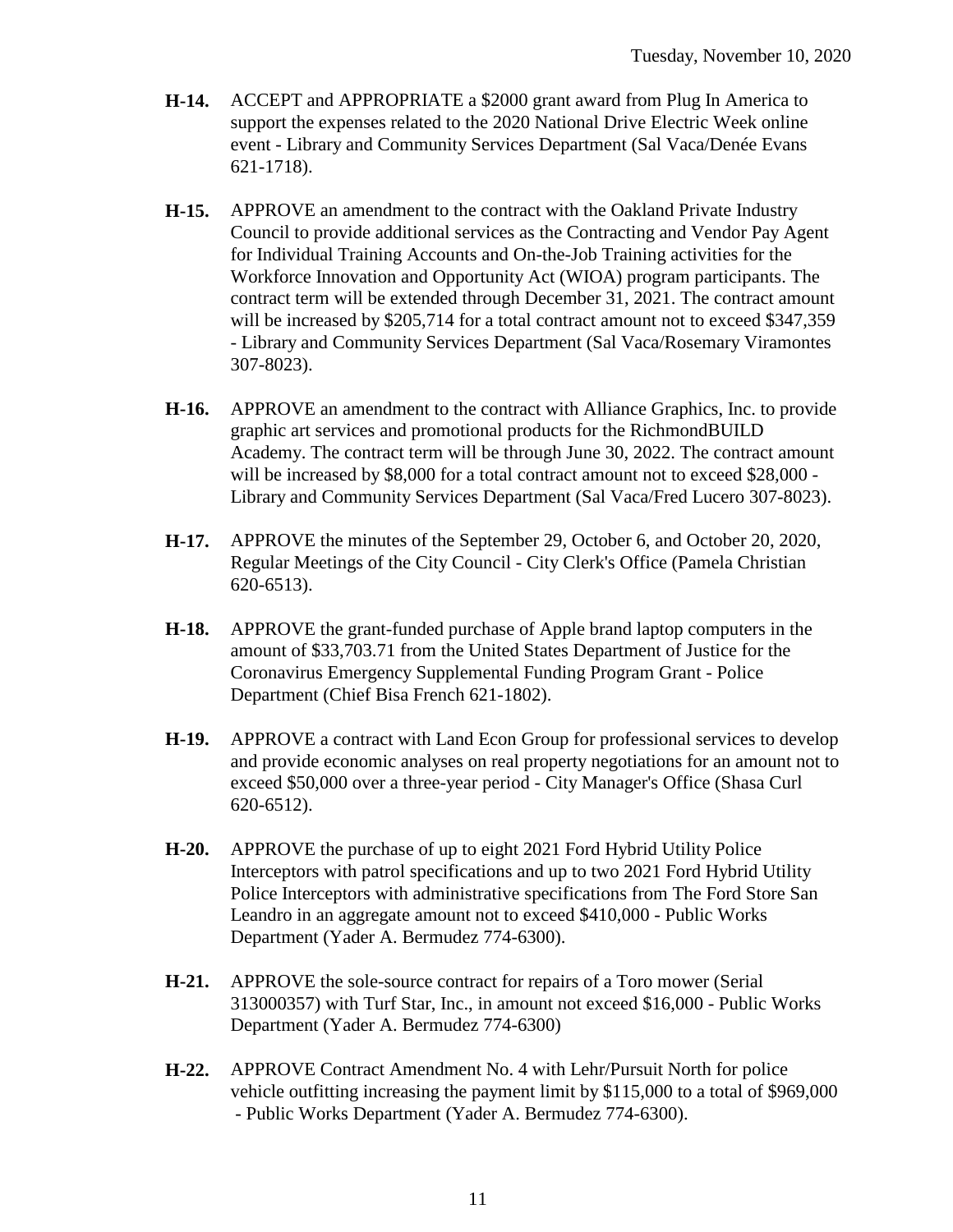- **H-23.** ADOPT a resolution appropriating funds from Wastewater Fund balance and amending Fiscal Year (FY) 2020-21 budget in the amount of \$300,000 to cover the costs of the Seismic Retrofit Study. This was budgeted and adopted in FY 2019-20 but did not begin until FY 2020-21 - Public Works Department (Yader Bermudez 774-6300/Mary Phelps 621-1269).
- **H-24.** ADOPT a resolution authorizing a two-year contract extension to the current three-year standing contracts with Mark Albertson Architects-MA, Vallier Design Associates, Inc., mack5 and NCE consultant firms for a total of five years, increasing contract allocations by \$600,000 in an amount not to exceed \$1,200,000 per firm for as-needed architectural, landscape architectural, project management and engineering services - Public Works Department (Yader A. Bermudez 774-6300).
- **H-25.** ADOPT a resolution to ACCEPT and APPROPRIATE \$725,000 in state Active Transportation Program funds from the California Transportation Commission, to construct the Richmond Bay Trail Bicyclist and Pedestrian Safe Connections Quick Build Project - Public Works Department (Yader A. Bermudez 774- 6300/Tawfic Halaby 621-1612).
- **H-26.** ADOPT an ordinance (second reading) amending Richmond Municipal Code Section 15.04.104.020 and Repealing and Adopting Article 15.04.603 Inclusionary Housing and Affordable Housing Linkage Fee - Community Development Department (Lina Velasco 620-6706).
- **H-27.** APPROVE Contract Amendment No. 3 with Analytical Environmental Services (AES) to increase its contract limit by \$175,000, for a total contract amount not to exceed \$2,675,000 to continue providing on-call professional environmental consulting services - Community Development Department (Lina Velasco 620- 6706).
- **H-28.** ADOPT an ordinance (second reading) for the cleanup amendments to Chapter 15.04 - Zoning and Subdivisions Regulations of the Richmond Municipal Code - Community Development Department (Lina Velasco 620-6706).
- **H-29.** ADOPT an ordinance (second reading) adding Chapter 1.14 of the RMC regarding Cost Recovery, and amending Chapters 1.04, 2.62, 2.63, 6.40, 9.04, 9.22, 9.40, 9.42, 9.50, and 11.76, to create and implement a comprehensive fine and cost recovery program for all nuisance abatement actions - Community Development Department (Lina Velasco 620-6706).